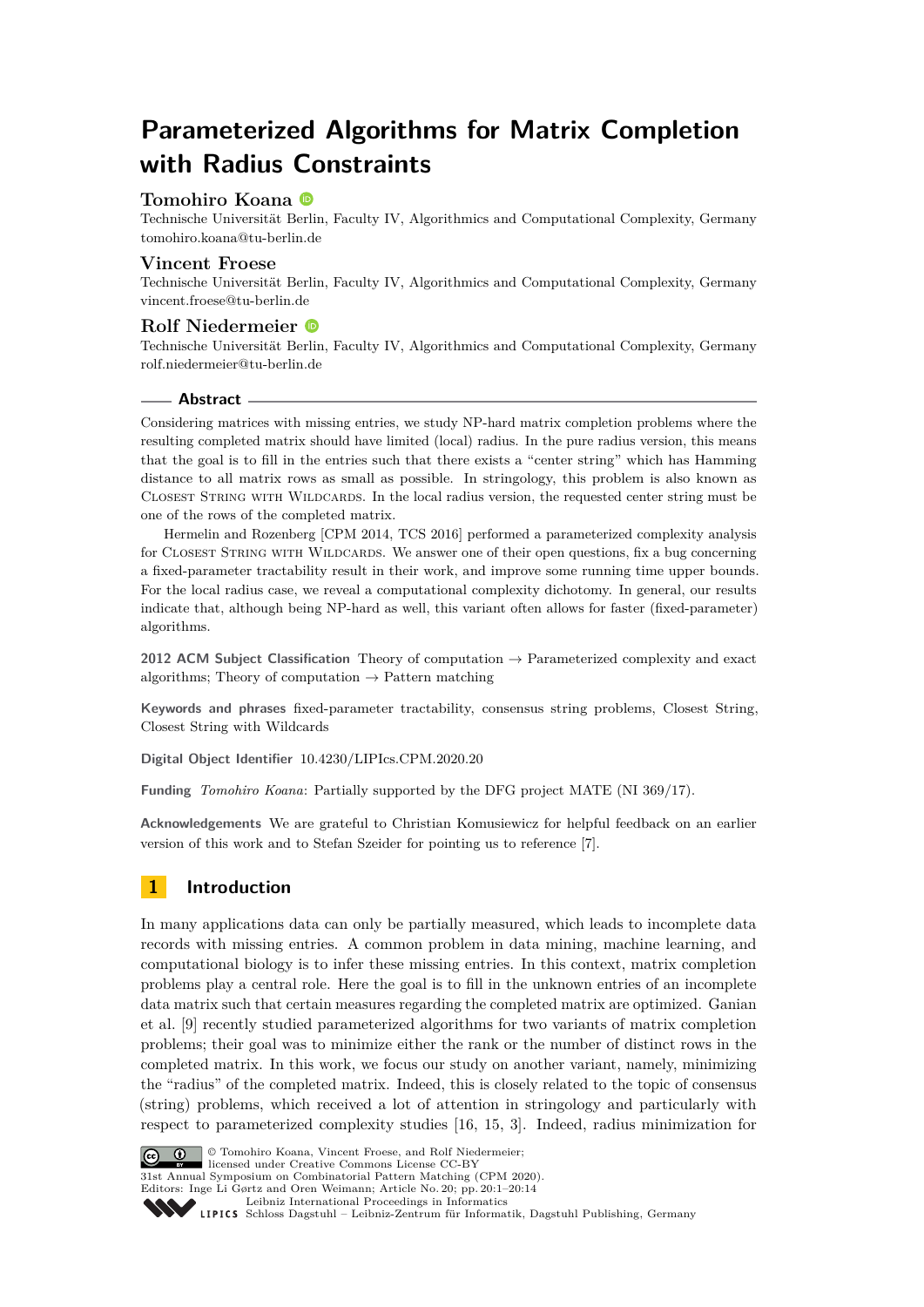## <span id="page-1-0"></span>**20:2 Parameterized Algorithms for Matrix Completion with Radius Constraints**

|          |                |                    |                |                | 1.             |                         | $1\vert 2\vert$   | $+$ 0 <sup><math>+</math></sup> |                  |
|----------|----------------|--------------------|----------------|----------------|----------------|-------------------------|-------------------|---------------------------------|------------------|
|          | - 1 -          | $\rightarrow \ast$ | $\overline{0}$ |                | $\mathbf{1}$   | $\overline{0}$          | 2                 | $+0$                            | $\mathcal{D}$    |
| $\ast$   | 0              | 2                  | $\ast$         | $\mathcal{D}$  | 1.             | $^{\circ}$ 2 $^{\circ}$ | $\left(1\right)$  | $\overline{0}$                  |                  |
| 1        | $\ast$         | $\mathbf{1}$       | $\ast$         |                | $\overline{0}$ | $\overline{2}$          | $2 \mid 0$        |                                 | $\left( \right)$ |
| $\Omega$ | 2 <sub>1</sub> |                    | $2 \mid 0$     | $\overline{0}$ |                |                         |                   |                                 |                  |
|          |                |                    |                |                | $\overline{0}$ | 2 <sup>1</sup>          | $+2$ <sup>+</sup> | $\overline{0}$                  | -1               |

**Figure 1** An example of MinRMC and MinLRMC. The incomplete input matrix is depicted in the left (a  $*$  denotes a missing entry). Optimal solutions for MINRMC ( $d = 2$ ) and MINLRMC  $(d = 3)$  are shown in the middle and right. Entries differing from the solution vector are marked gray.

incomplete matrices is known in the stringology community under the name CLOSEST STRING with WILDCARDS [\[12\]](#page-12-3), a generalization of the frequently studied CLOSEST STRING problem. Herein, an incomplete matrix shall be completed such that there exists a vector that is not too far from each row vector of the completed matrix in terms of the Hamming distance (that is, the completed matrix has small *radius*). We consider this radius minimization problem and also a local variant where all row vectors of the completed matrix must be close to a row vector in the matrix.

Given the close relation to CLOSEST STRING, which is NP-hard already for binary strings [\[8\]](#page-12-4), all problems we study in this work are NP-hard in general. However, we provide several positive algorithmic results, namely fixed-parameter tractability with respect to natural parameters or even polynomial-time solvability for special cases. Formally, we study the following problems (see Figure [1](#page-1-0) for illustrative examples):

Minimum Radius Matrix Completion (MinRMC)

**Input:** An incomplete matrix  $\mathbf{S} \in (\Sigma \cup \{*\})^{n \times \ell}$  and  $d \in \mathbb{N}$ .

**Question:** Is there a "completion"  $\mathbf{T} \in \Sigma^{n \times \ell}$  of **S** such that  $\delta(v, \mathbf{T}) \leq d$  for some vector  $v \in \Sigma^{\ell}$ ?

Minimum Local Radius Matrix Completion (MinLRMC)

**Input:** An incomplete matrix  $\mathbf{S} \in (\Sigma \cup \{*\})^{n \times \ell}$  and  $d \in \mathbb{N}$ .

**Question:** Is there a "completion"  $\mathbf{T} \in \Sigma^{n \times \ell}$  of **S** such that  $\delta(v, \mathbf{T}) \leq d$  for some vector  $v \in \mathbf{T}$ ?

Here, missing entries are denoted by  $*$ . A completion of an incomplete matrix  $\mathbf{S} \in \Sigma \cup \{*\}$ is a matrix obtained by replacing each missing entry with some symbol from  $\Sigma$ . We denote the Hamming distance by  $\delta$ . The Hamming distance between a vector  $v$  and a matrix **T** is the maximum Hamming distance between *v* and a vector in **T**. In fact, our results for MinRMC also hold for the following more general problem:

Constraint Radius Matrix Completion (ConRMC)

**Input:** An incomplete matrix  $\mathbf{S} \in (\Sigma \cup \{*\})^{n \times \ell}$  and  $d_1, \ldots, d_n \in \mathbb{N}$ . Question: Is there a "completion"  $\mathbf{T} \in \Sigma^{n \times \ell}$  of **S** such that for some vector  $v \in \Sigma^{\ell}$ ,  $\delta(v, \mathbf{T}[i]) \leq d_i$  for each  $i \in [n]$ ?

#### **Related work**

Our most important reference point is the work of Hermelin and Rozenberg [\[12\]](#page-12-3) who analyzed the parameterized complexity of MINRMC (under the name CLOSEST STRING with Wildcards) with respect to several problem-specific parameters (also see Table [1\)](#page-2-0). In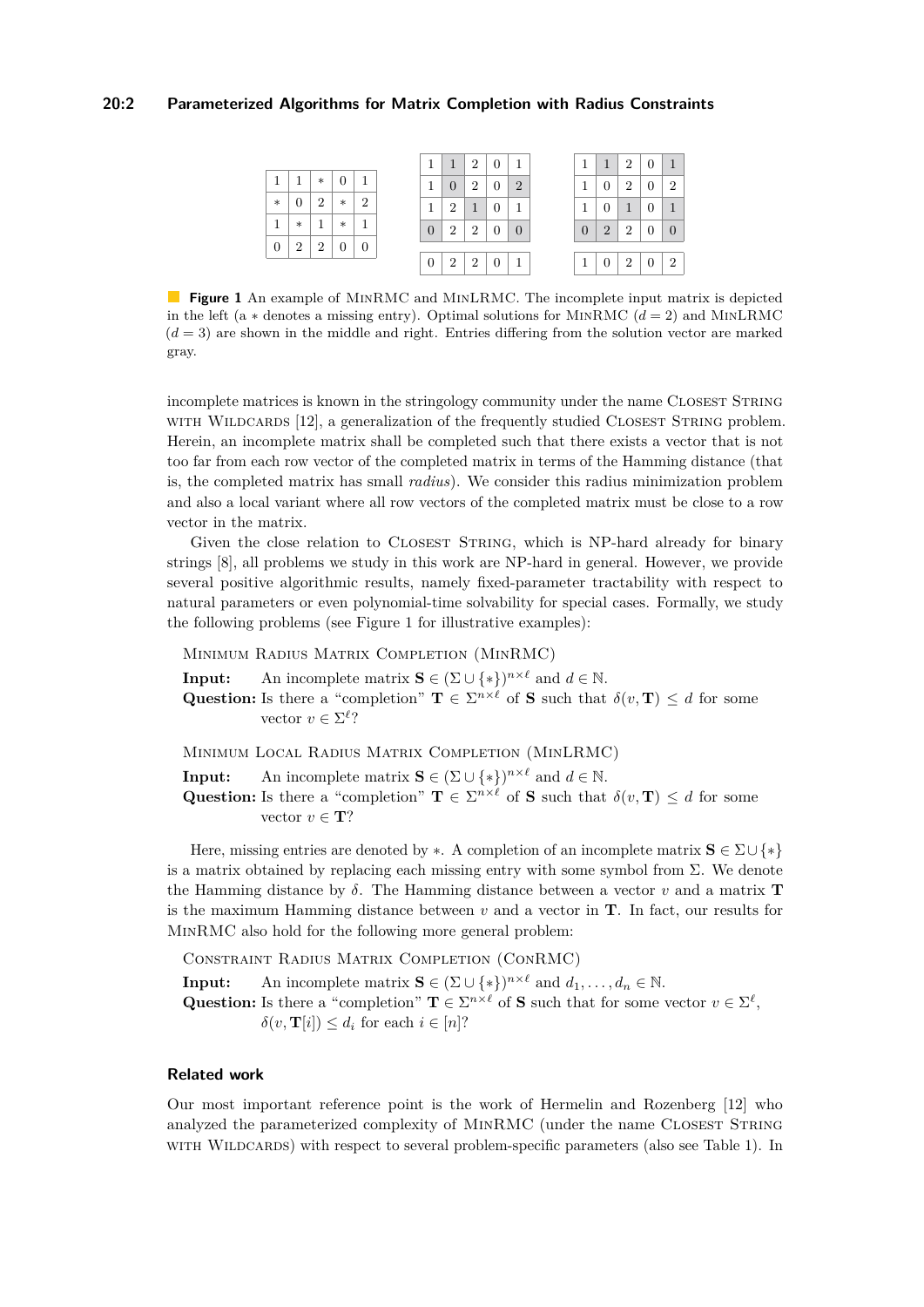ConRMC.

<span id="page-2-0"></span>**Table 1** Overview of known results and our new results for MinRMC and MinLRMC. Notation:

| Parameter        | <b>MINRMC</b>                              | Reference         | MINLRMC                      | Reference   |
|------------------|--------------------------------------------|-------------------|------------------------------|-------------|
| $\boldsymbol{n}$ | $O^*(2^{2^{O(n \log n)}})$                 | $[12]$            | $O^*(2^{O(n^2 \log n)})$     | Corollary 3 |
|                  | $O^*(2^{O(n^2 \log n)})$                   | $\left[13\right]$ |                              |             |
|                  | $O^*(2^{\ell^2/2})$                        | $[12]$            | $O^*(\ell^{\ell})$           | Corollary 7 |
|                  | $O^*(\ell^{\ell})$                         | Corollary 6       |                              |             |
| $d=1$            | $O(n\ell^2)$ for $ \Sigma =2$              | $\left[12\right]$ | $O(n^2\ell)$                 | Corollary 2 |
|                  | $O(n\ell)$                                 | Theorem 1         |                              |             |
| $d=2$            | NP-hard for $ \Sigma =2$                   | 12                | NP-hard for $ \Sigma =2$     | 12          |
| $\mathbf{k}$     | NP-hard for $k=0$                          | [8]               | $O^*(k^k)$                   | Corollary 7 |
| $d+k$            | $O^*((d+1)^{d+k})$                         | Theorem 9         |                              |             |
|                  | $d+k+ \Sigma $ $O^*( \Sigma ^k \cdot d^d)$ | $\left[12\right]$ | $O^*(\left[\Sigma\right]^k)$ | trivial     |
|                  | $O^*(2^{4d+k} \cdot  \Sigma ^{d+k})$       | Theorem 12        |                              |             |

*n* – number of rows,  $\ell$  – number of columns,  $|\Sigma|$  – alphabet size,  $d$  – distance bound,  $k$  – maximum number of missing entries in any row vector. Note that all our results for MinRMC also hold for

particular, they provided fixed-parameter tractability results for the parameters number *n* of rows, number  $\ell$  of columns, and radius *d* combined with maximum number  $k$  of missing entries per row. However, we will show that their fixed-parameter tractability result for the combined parameter  $d + k$  is flawed. Moreover, they showed a computational complexity dichotomy for binary inputs between radius 1 (polynomial time) and radius 2 (NP-hard) (see Table [1](#page-2-0) for a complete overview).

As mentioned before, Ganian et al. [\[9\]](#page-12-1) started research on the parameterized complexity of two related matrix completion problems (minimizing rank and minimizing number of distinct rows). Very recently, Eiben et al. [\[7\]](#page-12-0) studied generalizations of our problems which demand that the completed matrix be clustered into several submatrices of small (local) radius – basically, our work studies the case of a single cluster. They proved fixedparameter tractability (problem kernels of superexponential size) with respect to the combined parameter  $(c, d, r)$ . Here, *c* is the number of clusters and *r* is the minimum number of rows and columns covering all missing entries. On the negative side, they proved that dropping any of *c*, *d*, or *r* results in parameterized intractability even for binary alphabet. Amir et al. [\[1\]](#page-12-6) showed that the clustering version of MinLRMC on complete matrices with unbounded alphabet size is NP-hard when restricted to only two columns. Note that fixed-parameter tractability for the clustering variant implies fixed-parameter tractability for MinRMC and MINLRMC with respect to  $d + r$ . Indeed, to reach for (more) practical algorithms, we consider an alternative parameterization by the maximum number *k* of missing entries in any row vector (which can be much smaller than *r*). Finally, let us also mention our companion work [\[14\]](#page-13-3), in which we studied a matrix completion problem with diametrical constraints – all pairwise row distances must be within a specified range in the completion.

#### **Our contributions**

We survey our and previous results in Table [1.](#page-2-0) Notably, all of our results for MinRMC indeed also hold for the more general CONRMC when setting  $d := \max\{d_1, d_2, \ldots, d_n\}.$ 

Let us highlight a few of our new results in comparison with previous work. For MINRMC, we give a linear-time algorithm for the case radius  $d = 1$  and arbitrary alphabet. This answers an open question of Hermelin and Rozenberg [\[12\]](#page-12-3). We also show fixed-parameter tractability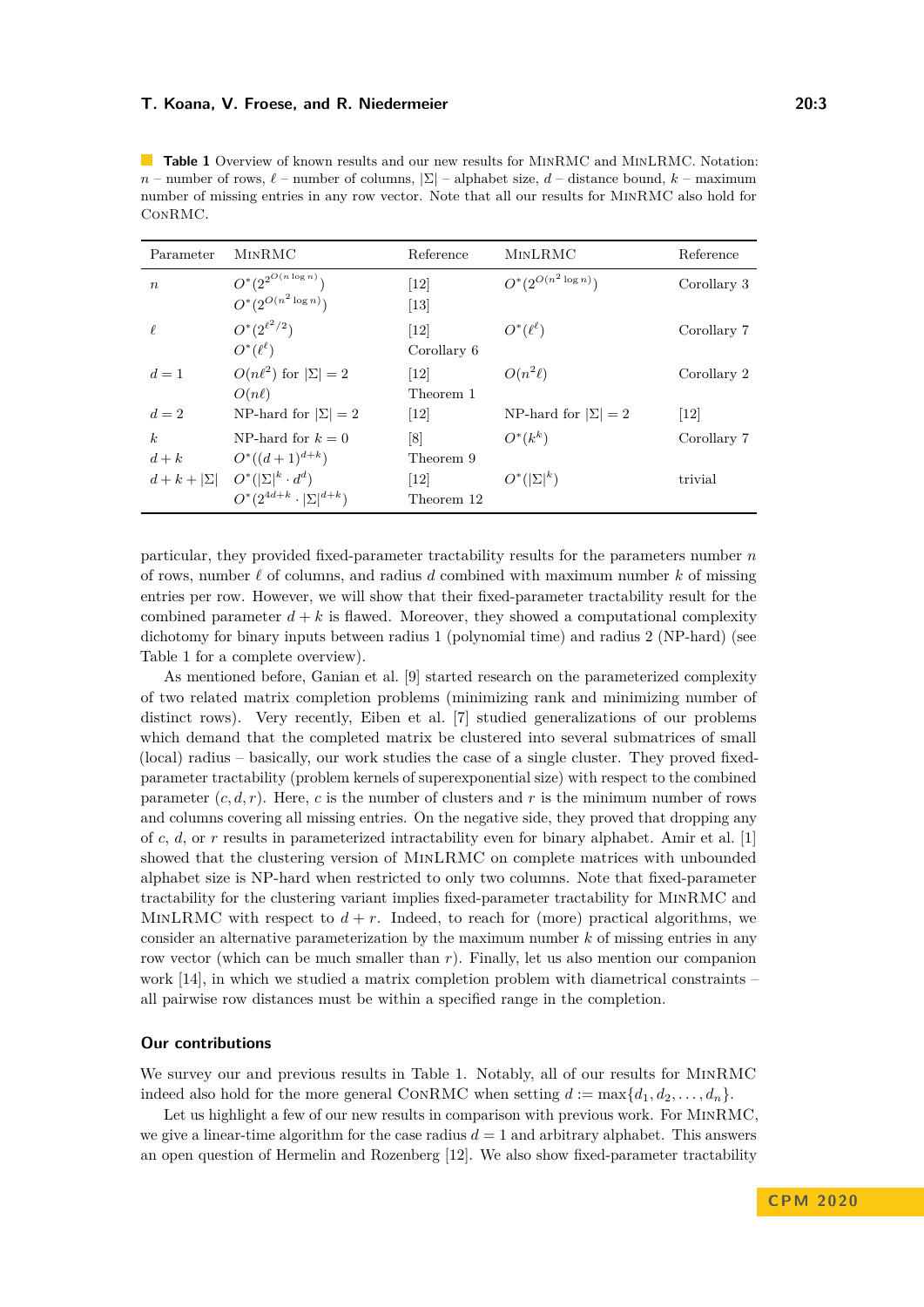#### **20:4 Parameterized Algorithms for Matrix Completion with Radius Constraints**

with respect to the combined parameter  $d + k$ , which was already claimed by Hermelin and Rozenberg [\[12\]](#page-12-3) but was flawed, as we will point out by providing a counter-example to their algorithm. Lastly, inspired by known results for CLOSEST STRING, we give a more efficient algorithm for small alphabet size.

Regarding MINLRMC, we show that it can be solved in polynomial time when  $d = 1$ . This yields a computational complexity dichotomy since MINLRMC is NP-hard for  $d = 2$ . Moreover, we show that MinLRMC is fixed-parameter tractable with respect to the maximum number *k* of missing entries per row. Remarkably, this stands in sharp contrast to MinRMC, which is NP-hard even for  $k = 0$ .

## **2 Preliminaries**

For  $m \le n \in \mathbb{N}$ , let  $[m, n] := \{m, \ldots, n\}$  and  $[n] := [1, n]$ .

Let  $\mathbf{T} \in \Sigma^{n \times \ell}$  be an  $(n \times \ell)$ -matrix over a finite alphabet  $\Sigma$ . Let  $i \in [n]$  and  $j \in [\ell]$ . We use  $\mathbf{T}[i, j]$  to denote the character in the *i*-th row and *j*-th column of **T**. We use  $\mathbf{T}[i, j]$  (or  $\mathbf{T}[i]$  in short) to denote the *row vector*  $(\mathbf{T}[i,1], \ldots, \mathbf{T}[i,\ell])$  and  $\mathbf{T}[:,j]$  to denote the *column vector*  $(\mathbf{T}[1,j], \ldots, \mathbf{T}[n,j])^T$ . For any subsets  $I \subseteq [n]$  and  $J \subseteq [\ell]$ , we write  $\mathbf{T}[I,J]$  to denote the submatrix obtained by omitting rows in  $[n] \setminus I$  and columns in  $[\ell] \setminus J$  from **T**. We abbreviate  $\mathbf{T}[I, \lbrack \ell \rbrack]$  and  $\mathbf{T}[[n], J]$  as  $\mathbf{T}[I, :]$  (or  $\mathbf{T}[I]$  for short) and  $\mathbf{T}[:, J]$ , respectively. We use the special character  $*$  for a *missing* entry. A matrix  $\mathbf{S} \in (\Sigma \cup \{*\})^{n \times \ell}$  that contains a missing entry is called *incomplete*. We say that  $\mathbf{T} \in \Sigma^{n \times \ell}$  is a *completion* of  $\mathbf{S} \in (\Sigma \cup \{*\})^{n \times \ell}$ if either  $\mathbf{S}[i, j] = *$  or  $\mathbf{S}[i, j] = \mathbf{T}[i, j]$  holds for all  $i \in [n]$  and  $j \in [\ell]$ .

Let  $v, v' \in (\Sigma \cup \{*\})^{\ell}$  be row vectors and let  $\sigma \in \Sigma \cup \{*\}$ . We write  $P_{\sigma}(v)$  to denote the set  $\{j \in [\ell] \mid v[j] = \sigma\}$  of column indices where the corresponding entries of *v* are  $\sigma$ . We write  $Q(v, v')$  to denote the set  $\{j \in [\ell] \mid v[j] \neq v'[j] \wedge v[j] \neq * \wedge v'[j] \neq * \}$  of column indices where  $v$  and  $v'$  disagree (not considering positions with missing entries). The *Hamming* distance between *v* and *v*' is  $\delta(v, v') := |Q(v, v')|$ . For  $S \in (\Sigma \cup \{*\})^{n \times \ell}$  and  $v \in (\Sigma \cup \{*\})^{\ell}$ , let  $\delta(v, \mathbf{S}) := \max_{i \in [n]} \delta(v, \mathbf{S}[i])$ . The binary operation  $v \oplus v'$  replaces the missing entries of *v* with the character in  $v'$  in the corresponding position, given that  $v'$  contains no missing entry. We sometimes use string notation  $\sigma_1 \sigma_2 \sigma_3$  to represent the row vector  $(\sigma_1, \sigma_2, \sigma_3)$ .

## **Parameterized Complexity**

We sometimes use the *O*<sup>∗</sup> -notation which suppresses polynomial factors in the input size. A *parameterized problem*  $\Pi$  is a set of instances  $(I, k) \in \Sigma^* \times \mathbb{N}$ , where k is called the *parameter* of the instance. A parameterized problem is *fixed-parameter tractable* if  $(I, k) \in \Pi$  can be determined in  $f(k) \cdot |I|^{O(1)}$  time for an arbitrary computable function f. An algorithm with such a running time is called a *fixed-parameter algorithm*.

## **3 Linear-time algorithm for radius** *d* **= 1**

Hermelin and Rozenberg [\[12,](#page-12-3) Theorem 6] gave a reduction from MinRMC to 2-SAT for the case  $|\Sigma| = 2$  and  $d = 1$ , resulting in an  $O(n\ell^2)$ -time algorithm. We provide a more efficient reduction to 2-SAT, exploiting the compact encoding  $C_{\leq 1}$  of the "at-most-one" constraint by Sinz [\[20\]](#page-13-4). Let  $L = \{l_1, \ldots, l_m\}$  be a set of *m* literals. The encoding uses  $m-1$  additional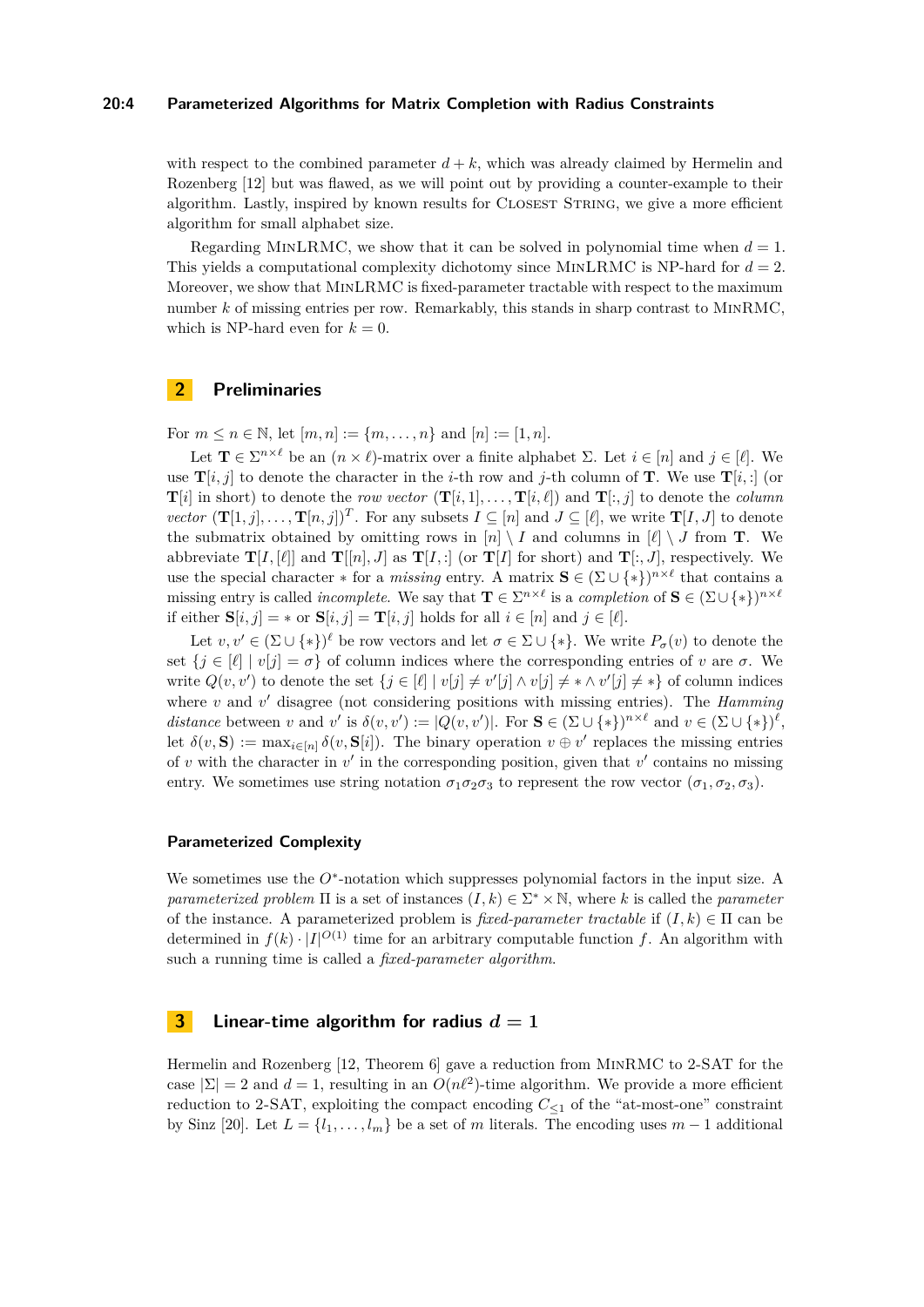variables  $r_1, \ldots, r_{m-1}$  and it is defined as follows:

$$
C_{\leq 1}(L) = (\neg l_1 \lor r_1) \land (\neg l_m \lor \neg r_{m-1})
$$

$$
\land \bigwedge_{2 \leq j \leq m-1} ((\neg l_j \lor \neg r_{j-1}) \land (\neg l_j \lor r_j) \land (\neg r_{j-1} \lor r_j)).
$$

Note that if  $l_j$  is true for some  $j \in [m]$ , then  $r_j, \ldots, r_{m-1}$  are all true and  $r_1, \ldots, r_{j-1}$  are all false. Hence, at most one literal in *L* can be true.

Actually, our algorithm solves ConRMC, the generalization of MinRMC where the distance bound can be specified for each row vector individually.

<span id="page-4-0"></span>▶ **Theorem 1.** *If*  $\max_{i \in [n]} d_i = 1$ *, then* CONRMC *can be solved in*  $O(n\ell)$  *time.* 

**Proof.** We reduce CONRMC to 2-SAT. Let  $I_d := \{i \in [n] | d_i = d\}$  be the row indices for which the distance bound is *d* for  $d \in \{0,1\}$ . We define a variable  $x_{j,\sigma}$  for each  $j \in [\ell]$  and  $\sigma \in \Sigma$ . The intuition behind our reduction is that the *j*-th entry of the solution vector *v* becomes  $\sigma$  when  $x_{i,\sigma}$  is true. We give the construction of a 2-CNF formula  $\phi$  in three parts  $\phi_1, \phi_2, \phi_3$  (that is,  $\phi = \phi_1 \wedge \phi_2 \wedge \phi_3$ ).

Let  $X_j = \{x_{j,\sigma} \mid \sigma \in \Sigma\}$  for each  $j \in [\ell]$ . The first subformula will ensure that at most one character is assigned to each entry of the solution vector *v*:

$$
\phi_1 = \bigwedge_{j \in [\ell]} C_{\leq 1}(X_j).
$$

Subformula  $\phi_2$  handles distance-0 constraints:

$$
\phi_2 = \bigwedge_{i \in I_0} \bigwedge_{\substack{j \in [\ell] \\ \mathbf{S}[i,j] \neq *}} (x_{j,\mathbf{S}[i,j]}).
$$

Finally, subformula  $\phi_3$  guarantees that the solution vector *v* deviates from each row vector of  $S[I_1]$  in at most one position.

$$
\phi_3 = \bigwedge_{i \in I_1} C_{\leq 1}(\{\neg x_{j,\mathbf{S}[i,j]} \mid j \in [\ell], \mathbf{S}[i,j] \neq *\}).
$$

Note that our construction uses  $O(|\Sigma| \cdot \ell)$  variables and  $O((n + |\Sigma|) \cdot \ell) = O(n\ell)$  clauses. We prove the correctness of the reduction.

 $(\Rightarrow)$  Suppose that there exists a vector  $v \in \Sigma^{\ell}$  such that  $\delta(v, \mathbf{S}[i]) \leq d_i$  holds for each  $i \in [n]$ . For each  $j \in [\ell]$  and  $\sigma \in \Sigma$ , we set  $x_{j,\sigma}$  to true if  $v[j] = \sigma$ , and false otherwise. It is easy to see that this truth assignment satisfies  $\phi$ .

(⇐) Suppose that there exists a satisfying truth assignment *ϕ*. Let *J* <sup>∗</sup> denote the column indices  $j \in [\ell]$  such that  $\varphi(x_{j,\sigma}) = 0$  for all  $\sigma \in \Sigma$ . Note that at most one variable in  $X_j$  is set to true in  $\varphi$  for each  $j \in [\ell]$ . It follows that, for each  $j \in [\ell] \setminus J^*$ , there exists exactly one character  $\sigma_j \in \Sigma$  satisfying  $\varphi(x_{j,\sigma_j}) = 1$  and we assign  $v[j] = \sigma_j$ . For each  $j \in J^*$ , we set  $v[j] = \sigma^*$  for some arbitrary character  $\sigma^* \in \Sigma$ . The formula  $\phi_2$  ensures that  $\delta(v, \mathbf{S}[i]) = 0$ holds for each  $i \in I_0$ . Moreover,  $\phi_3$  ensures that there is at most one column index  $j \in [\ell]$ such that  $\mathbf{S}[i, j] \neq *$  and  $\mathbf{S}[i, j] \neq v[j]$  for each  $i \in I_1$ .

Note that MINRMC (and thus CONRMC) is NP-hard for  $|\Sigma| = 2$  and  $d = 2$  [\[12\]](#page-12-3). Thus, our result implies a complete complexity dichotomy regarding *d*. We remark that this dichotomy also holds for MinLRMC since there is a simple reduction from MinLRMC to ConRMC. To solve an instance (**S***, d*) of MinLRMC, we solve *n* instances of ConRMC: For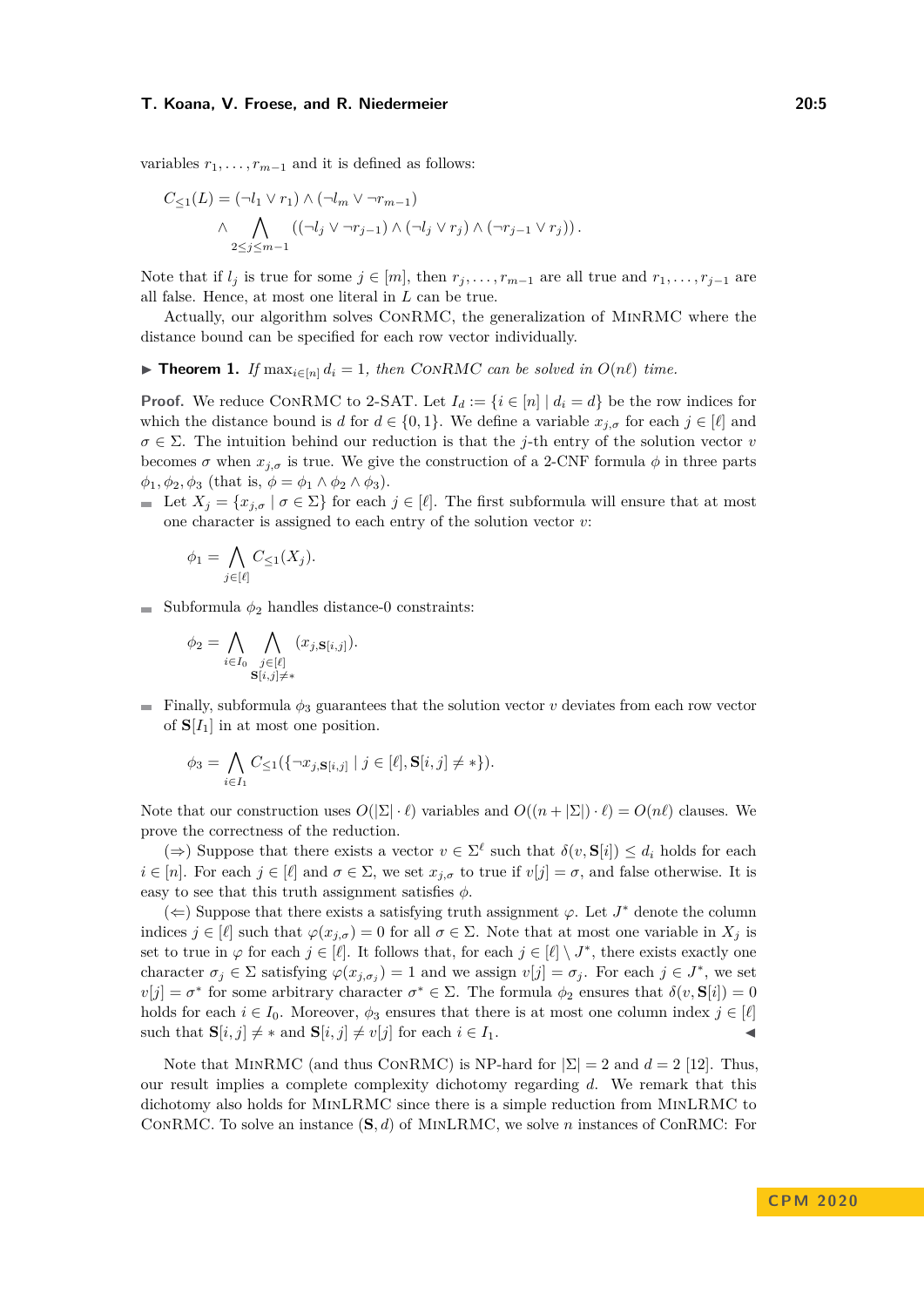#### **20:6 Parameterized Algorithms for Matrix Completion with Radius Constraints**

<span id="page-5-2"></span>**Algorithm 1** Improved algorithm for ConRMC (based on Hermelin and Rozenberg [\[12\]](#page-12-3)).

**Input:** An incomplete matrix  $\mathbf{S} \in (\Sigma \cup \{*\})^{n \times \ell}$  and  $d_1, \ldots, d_n \in \mathbb{N}$ . **Task:** Decide whether there exists a row vector  $v \in \Sigma^{\ell}$  with  $d(v, \mathbf{S}[i]) \leq d_i$  for all  $i \in [n]$ . 1: **if**  $d_i < 0$  for some  $i \in [n]$  **then return No.** 2: **if**  $\ell - |P_*(\mathbf{S}[i])| \leq d_i$  for all  $i \in [n]$  then return Yes.  $\triangleright$   $|P_*(\mathbf{S}[i])|$  is the number of missing entries in  $\mathbf{S}[i]$ 3: Choose any  $i \in [n]$  such that  $\ell - |P_*(\mathbf{S}[i])| > d_i$ . 4: Choose any  $R \subseteq [\ell] \setminus P_*(\mathbf{S}[i])$  with  $|R| = d_i + 1$ . 5: **for all**  $j \in R$  **do** 6: Let  $\mathbf{S}' = \mathbf{S}[:, [\ell] \setminus \{j\}]$  and  $d'_{i'} = d_i - \delta(\mathbf{S}[i, j], \mathbf{S}[i', j])$  for each  $i' \in [n]$ . 7: **if** recursion on  $(\mathbf{S}', d'_1, \ldots, d'_n)$  returns **Yes then return Yes**. 8: **return No**.

each  $i \in [n]$ , we solve the instance  $(\mathbf{S}, d_1, \ldots, d_n)$  where  $d_{i'} = d$  for each  $i' \in [n] \setminus \{i\}$  and  $d_i = 0$ . Clearly,  $(\mathbf{S}, d)$  is a **Yes**-instance if and only if at least one CONRMC-instance is a **Yes**-instance. This yields the following.

<span id="page-5-1"></span> $\triangleright$  **Corollary 2.** MINLRMC can be solved in  $O(n^2\ell)$  time when  $d = 1$ .

Since CONRMC is solvable in  $O^*(2^{O(n^2 \log n)})$  time [\[13\]](#page-12-5), we also obtain the following result, where the running time bound only depends on the number *n* of rows.

<span id="page-5-0"></span>▶ Corollary 3. MINLRMC *can be solved in*  $O^*(2^{O(n^2 \log n)})$  *time.* 

Finally, we remark that ConRMC can be solved in linear time for binary alphabet  $\Sigma = \{0, 1\}$  if  $d_i \geq \ell - 1$  for all  $i \in [n]$  (the problem remains NP-hard in the case of unbounded alphabet size [\[17\]](#page-13-5) even if  $d_i \geq \ell - 1$  for all  $i \in [n]$ ): First, we remove each row vector with distance bound  $\ell$ . We also remove every row vector with at least one missing entry since it has distance at most  $\ell - 1$  from any vector of length  $\ell$ . We then remove every duplicate row vector. This can be achieved in linear time: We sort the row vectors lexicographically using radix sort and we compare each row vector to the adjacent row vectors in the sorted order. We return **Yes** if and only if there are at most  $2^{\ell} - 1$  row vectors, because each distinct row vector  $u \in \{0,1\}^{\ell}$  excludes exactly one row vector  $\overline{u} \in \{0,1\}^{\ell}$  where  $\overline{u}[j] = 1 - u[j]$  for each  $j \in [\ell]$ . Summarizing, we arrive at the following.

**Proposition 4.** *If*  $\Sigma = \{0, 1\}$  *and*  $d_i \geq \ell - 1$  *for all*  $i \in [n]$ *, then* CONRMC *can be solved in linear time.*

# **4 Parameter number** *`* **of columns**

Hermelin and Rozenberg [\[12,](#page-12-3) Theorem 3] showed that one can solve MINRMC in  $O(2^{\ell^2/2} \cdot n\ell)$ time using a search tree algorithm. We use a more refined recursive step to obtain a better running time (see Algorithm [1\)](#page-5-2). In particular we employ a trick used by Gramm et al. [\[11\]](#page-12-7) in order to reduce the search space to  $d+1$  subcases. Note that for nontrivial instances clearly  $d < \ell$ .

<span id="page-5-3"></span>▶ **Theorem 5.** *For*  $d := \max_{i \in [n]} d_i$ , CONRMC *can be solved in*  $O((d+1)^{\ell} \cdot n\ell)$  *time.* 

**Proof.** We prove that Algorithm [1](#page-5-2) is correct by induction on  $\ell$ . More specifically, we show that it returns **Yes** if there exists a vector  $v \in \Sigma^{\ell}$  that satisfies  $\delta(\mathbf{S}[i], v) \leq d_i$  for all  $i \in [n]$ . It is easy to see that the algorithm is correct for the base case  $\ell = 0$ , because it returns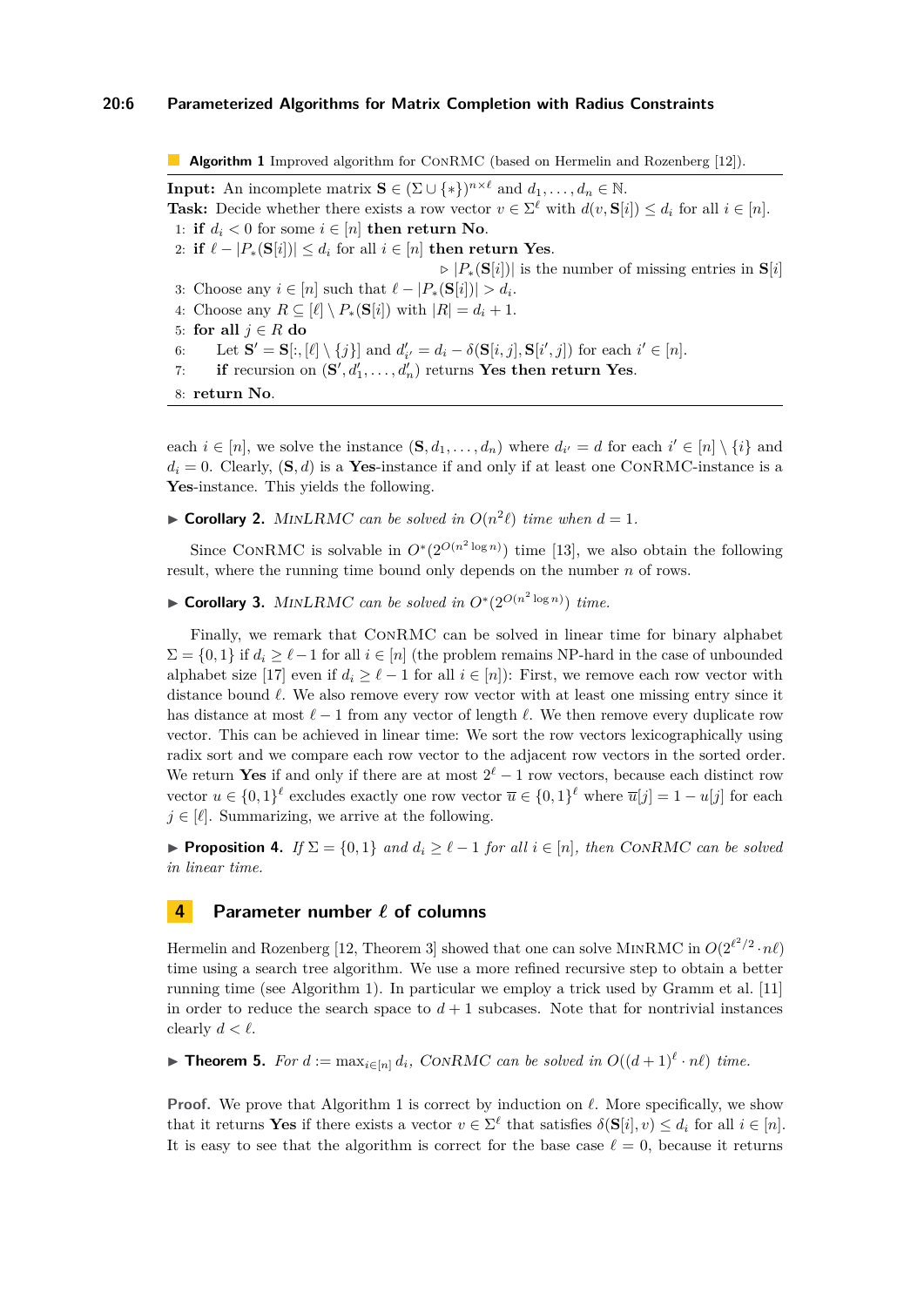**Yes** if  $d_i$  is nonnegative for all  $i \in [n]$  and **No** otherwise (Lines [1](#page-5-2) and [2\)](#page-5-2). Consider the case  $\ell > 0$ . The terminating conditions in Lines [1](#page-5-2) and [2](#page-5-2) are clearly correct. We show that branching on *R* is correct in Lines [4](#page-5-2) and [5.](#page-5-2) If  $v[i] \neq S[i, j]$  holds for all  $j \in R$ , then we have a contradiction  $\delta(v, \mathbf{S}[i]) \geq |R| > d_i$ . Thus the branching on R leads to a correct output. Now the induction hypothesis ensures that the recursion on  $\mathbf{S}[\cdot,\ell] \setminus \{j\}$  (notice that it has exactly one column less) returns a desired output. This implies that our algorithm is correct.

As regards the time complexity, note that each node in the search tree has at most  $d+1$ children. Moreover, the depth of the search tree is at most  $\ell$  because the number of columns decreases for each recursion. Since each recursion step only requires linear (that is,  $O(n\ell)$ ) time, the overall running time is in  $O((d+1)^{\ell} \cdot n\ell)$ .  $\cdot n\ell$ ).

Since  $d < \ell$  for nontrivial input instances, Theorem [5](#page-5-3) yields "linear-time fixed-parameter" tractability" with respect to  $\ell$ , meaning an exponential speedup over the previous result due to Hermelin and Rozenberg [\[12\]](#page-12-3).

# <span id="page-6-1"></span> $\triangleright$  **Corollary 6.** CONRMC can be solved in  $O(n\ell^{\ell+1})$  time.

**Proof.** For each  $i \in [n]$ , we construct an CONRMC-instance, where the input matrix is  $\mathbf{S}_i = \mathbf{S}[:, P_*(\mathbf{S}[i])]$  and  $d_{i,i'} = d - \delta(\mathbf{S}[i], \mathbf{S}[i'])$  for each  $i' \in [n]$ . We return Yes if and only if there is a **Yes**-instance  $(\mathbf{S}_i, d_{i,1}, \ldots, d_{i,n})$  of CONRMC. Each CONRMC-instance requires  $O(n\ell)$  time to construct, and  $O(nk^{k+1})$  time to solve, because  $S_i$  contains at most *k*  $\bullet$  columns.

We remark that this algorithm cannot be significantly improved assuming the  $ETH<sup>1</sup>$  $ETH<sup>1</sup>$  $ETH<sup>1</sup>$  It is known that there is no  $\ell^{o(\ell)} \cdot n^{O(1)}$ -time algorithm for the special case CLOSEST STRING unless the ETH fails [\[17\]](#page-13-5). The running time of our algorithm matches this lower bound (up to a constant in the exponent) and therefore there is presumably no substantially faster algorithm with respect to  $\ell$ .

As a consequence of Corollary [6,](#page-6-1) we obtain a fixed-parameter algorithm for MinLRMC with respect to the maximum number *k* of missing entries per row in the input matrix.

<span id="page-6-0"></span> $\blacktriangleright$  **Corollary 7.** MINLRMC can be solved in time  $O(n^2\ell + n^2k^{k+1})$ .

# **5 Combined parameter**  $d + k$

In this section we generalize two algorithms (one by Gramm et al. [\[11\]](#page-12-7) and one by Ma and Sun [\[18\]](#page-13-6)) for the special case of MinRMC in which the input matrix is complete (known as the Closest String problem) to the case of incomplete matrices. We will describe both algorithms briefly. In fact, both algorithms solve the special case of ConRMC, referred to as NEIGHBORING STRING (generalizing CLOSEST STRING by allowing row-individual distances), where the input matrix is complete.

Neighboring String **Input:** A matrix  $\mathbf{T} \in \Sigma^{n \times \ell}$  and  $d_1, \ldots, d_n \in \mathbb{N}$ Question: Is there a row vector  $v \in \Sigma^{\ell}$  such that  $\delta(v, \mathbf{T}[i]) \leq d_i$  for each  $i \in [n]$ ?

The algorithm of Gramm et al. [\[11\]](#page-12-7) is given in Algorithm [2.](#page-7-0) First, it determines whether the first row vector  $\mathbf{T}[1]$  is a solution. If not, then it finds another row vector  $\mathbf{T}[i]$  that differs from  $\mathbf{T}[1]$  on more than  $d_i$  positions and branches on the column positions  $Q(\mathbf{T}[1], \mathbf{T}[i])$ where  $\mathbf{T}[1]$  and  $\mathbf{T}[i]$  disagree.

<span id="page-6-2"></span><sup>&</sup>lt;sup>1</sup> The Exponential Time Hypothesis asserts that 3-SAT cannot be solved in  $O^*(2^{o(n+m)})$  time for a 3-CNF formula with *n* variables and *m* clauses.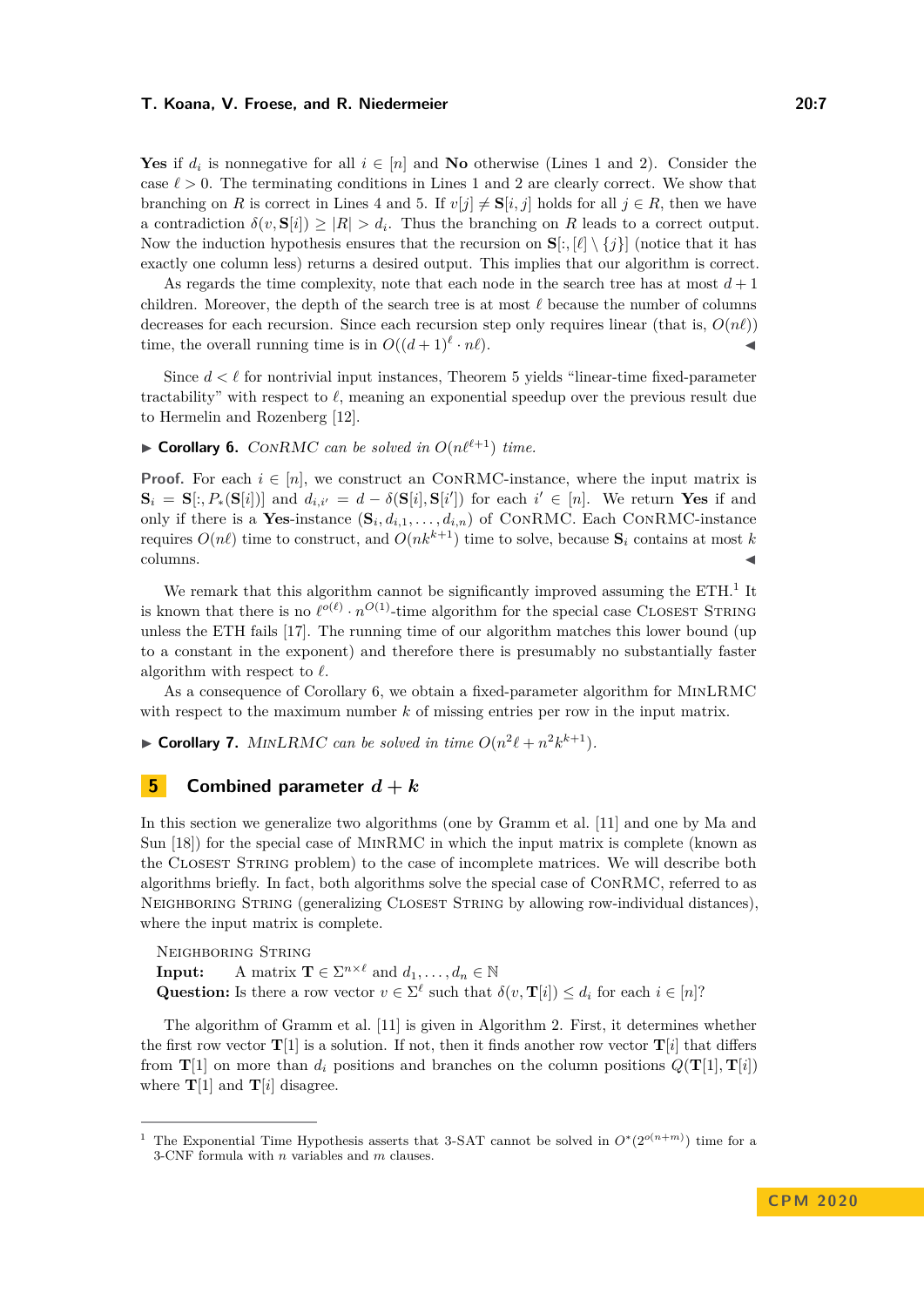<span id="page-7-0"></span>**Algorithm 2** Algorithm for NEIGHBORING STRING by Gramm et al. [\[11\]](#page-12-7).

**Input:** A matrix  $\mathbf{T} \in (\Sigma \cup \{*\})^{n \times \ell}$  and  $d_1, \ldots, d_n \in \mathbb{N}$ . **Task:** Decide whether there exists a row vector  $v \in \Sigma^{\ell}$  with  $d(v, \mathbf{T}[i]) \leq d_i$  for all  $i \in [n]$ . 1: **if**  $d_i < 0$  for some  $i \in [n]$  **then return No.** 2: **if**  $\delta(\mathbf{T}[1], \mathbf{T}[i]) \leq d_i$  for all  $i \in [n]$  **then return Yes.** 3: Choose any  $i \in [n]$  such that  $\delta(\mathbf{T}[1], \mathbf{T}[i]) > d_i$ . 4: Choose any  $Q' \subseteq Q(\mathbf{T}[1], \mathbf{T}[i])$  with  $|Q'| = d_i + 1$ . 5: **for all**  $j \in Q'$  **do** 6: Let  $\mathbf{T}' = \mathbf{T}[:, [\ell] \setminus \{j\}]$  and  $d'_{i'} = d_i - \delta(\mathbf{T}[i, j], \mathbf{T}[i', j])$  for each  $i' \in [n]$ . 7: **if** recursion on  $(\mathbf{T}', d'_1, \ldots, d'_n)$  returns **Yes then return Yes**. 8: **return No**.

Using a search variant of Algorithm [2,](#page-7-0) Hermelin and Rozenberg [\[12,](#page-12-3) Theorem 4] claimed that MINRMC is fixed-parameter tractable with respect to  $d + k$ . Here, we reveal that their algorithm is in fact not correct. The algorithm chooses an arbitrary row vector **S**[*i*] and calls the algorithm by Gramm et al. [\[11\]](#page-12-7) with input matrix  $S' = S[:, [\ell] \setminus P_*(S[i])].$  This results in a set of row vectors *v* satisfying  $\delta(v, \mathbf{S}') \leq d$ . Then, the algorithm constructs an instance of ConRMC where the input matrix is **S**[*P*∗(**S**[*i*])] and the distance bound is given by  $d_{i'} = d - \delta(v, \mathbf{S}'[i'])$  for each  $i' \in [n]$ . The correctness proof was based on the erroneous assumption that the algorithm of Gramm et al. [\[11\]](#page-12-7) finds *all* row vectors *v* satisfying  $\delta(v, \mathbf{S}') \leq d$  in time  $O((d+1)^d \cdot n\ell)$ . Although Gramm et al. [\[11\]](#page-12-7) noted that this is indeed the case when *d* is optimal, it is not always true. In fact, it is generally impossible to enumerate all solutions in time  $O((d+1)^d \cdot n\ell)$  because there can be  $\Omega(\ell^d)$  solutions. We use the following simple matrix to illustrate the error in the algorithm of Hermelin and Rozenberg [\[12\]](#page-12-3):

$$
\mathbf{S} = \left[ \begin{array}{rrr} 0 & 1 & 1 \\ 1 & 1 & 1 \\ * & 0 & 0 \end{array} \right].
$$

We show that the algorithm may output an incorrect answer for  $d = 2$ . If the algorithm chooses  $i = 3$ , then the algorithm by Gramm et al. [\[11\]](#page-12-7) returns only one row vector 00. Then the algorithm of Hermelin and Rozenberg [\[12\]](#page-12-3) constructs an instance of ConRMC with  $S' = \begin{bmatrix} 0 & 1 \end{bmatrix}^T$  and  $d_1 = d_2 = 0$ , resulting in **No**. However, the row vector  $v = 001$  satisfies  $\delta(v, S) = 2$  and thus the correct output is **Yes**. To remedy this, we give a fixed-parameter algorithm for MinRMC, adapting the algorithm by Gramm et al. [\[11\]](#page-12-7).

Before presenting our algorithm, let us give an observation noted by Gramm et al. [\[11\]](#page-12-7) for the case of no missing entries. Suppose that the input matrix  $\mathbf{S} \in (\Sigma \cup \{*\})^{n \times \ell}$  contains more than *nd dirty* columns (a column is said to be dirty if it contains at least two distinct symbols from the alphabet). Clearly, we can assume that every column is dirty. For any vector  $v \in \Sigma^{\ell}$ , there exists  $i \in [n]$  with  $\delta(v, \mathbf{S}[i]) \geq d$  by the pigeon hole principle and hence we can immediately conclude that it is a **No**-instance. It is easy to see that this argument also holds for MinRMC and thus ConRMC.

<span id="page-7-1"></span>▶ **Lemma 8.** *Let*  $(\mathbf{S}, d_1, \ldots, d_n)$  *be a CONRMC instance, where*  $\mathbf{S} \in (\Sigma \cup \{*\})^{n \times \ell}$  *and*  $d_1, \ldots, d_n \in \mathbb{N}$ . If **S** contains more than nd dirty columns for  $d = \max_{i \in [n]} d_i$ , then there is *no row vector*  $v \in \Sigma^{\ell}$  *with*  $\delta(v, \mathbf{S}[i]) \leq d_i$  *for all*  $i \in [n]$ *.* 

Our algorithm is given in Algorithm [3.](#page-8-1) It generalizes Algorithm [2](#page-7-0) and finds the solution vector even if the input matrix is incomplete. In contrast to NEIGHBORING STRING, the output cannot be immediately determined even if  $d_1 = 0$ . We use Algorithm [1](#page-5-2) to overcome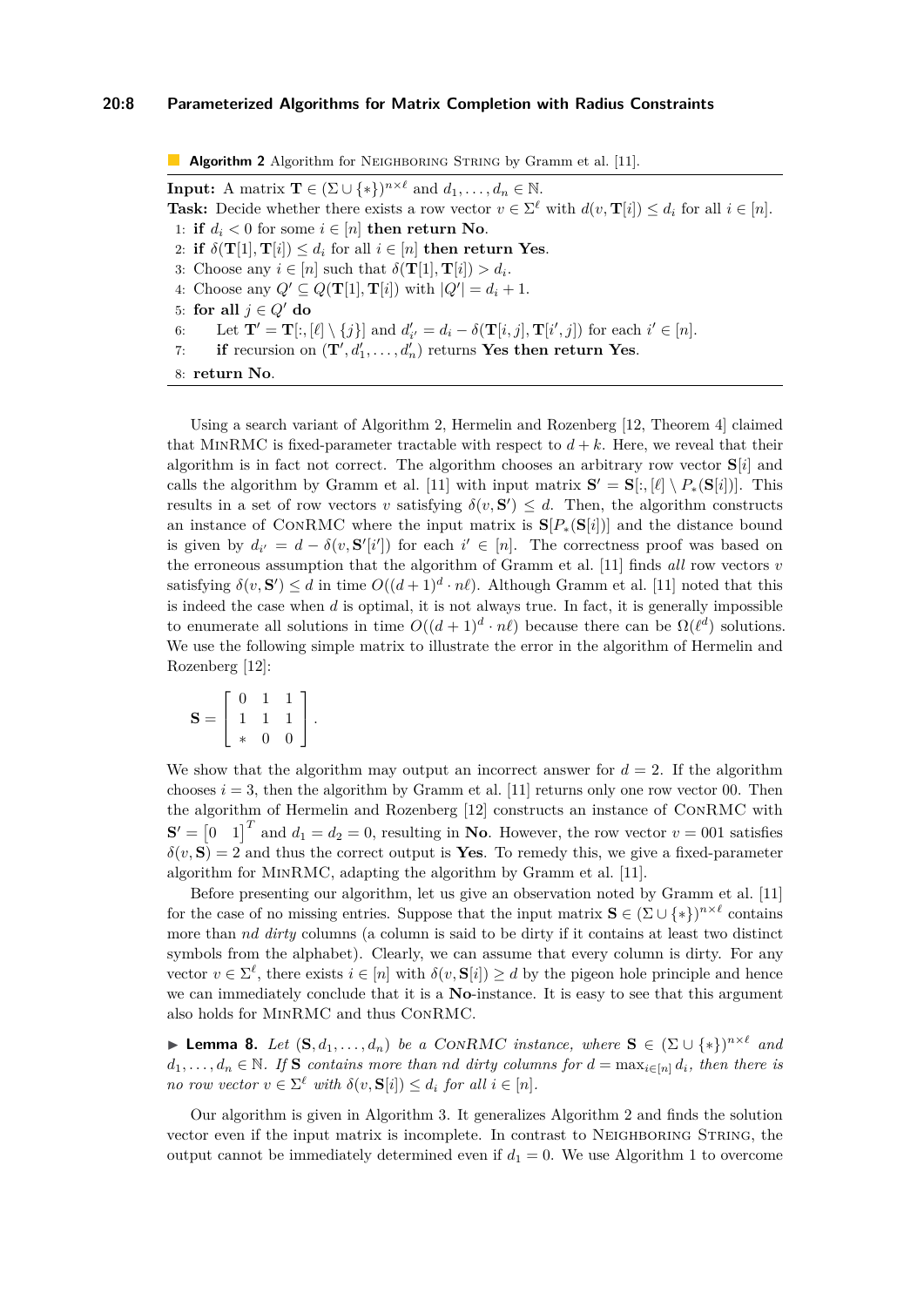<span id="page-8-1"></span>**Algorithm 3** Algorithm for CONRMC (generalizing Algorithm [2\)](#page-7-0).

**Input:** An incomplete matrix  $\mathbf{S} \in (\Sigma \cup \{*\})^{n \times \ell}$  and  $d_1, \ldots, d_n \in \mathbb{N}$ . **Task:** Decide whether there exists a row vector  $v \in \Sigma^{\ell}$  with  $d(v, \mathbf{S}[i]) \leq d_i$  for all  $i \in [n]$ . 1: **if**  $d_1 = 0$  **then** 2: Let  $S' = S[[2, n], P_*(S[1])]$  and  $d'_i = d_i - \delta(S[1], S[i])$  for each  $i \in [2, n]$ . 3: **return** the output of Algorithm [1](#page-5-2) on  $(\mathbf{S}', d'_2, \dots, d'_n)$ . 4: Let  $R_i = (P_*(\mathbf{S}[1]) \setminus P_*(\mathbf{S}[i])) \cup Q(\mathbf{S}[1], \mathbf{S}[i])$  for each  $i \in [2, n]$ . 5: **if**  $|R_i| \leq d_i$  for all  $i \in [2, n]$  **then return Yes**. 6: Choose any  $i \in [n]$  with  $|R_i| > d_i$ . 7: Choose any  $R \subseteq R_i$  with  $|R| = d_i + 1$ . 8: **for all**  $j \in R$  **do** 9: Let  $\mathbf{S}' = \mathbf{S}[:, [\ell] \setminus \{j\}]$  and  $d'_{i'} = d_i - \delta(\mathbf{S}[i, j], \mathbf{S}[i', j])$  for each  $i' \in [n]$ . 10: **if** recursion on  $(\mathbf{S}', d'_1, \ldots, d'_n)$  returns **Yes then return Yes**.

11: **return No**.

this issue (Line [3\)](#page-8-1). Algorithm [3](#page-8-1) also considers the columns where the first row vector has missing entries (recall that  $P_*(\mathbf{S}[1])$  denotes column indices *j* with  $\mathbf{S}[1,j] = *)$  in the branching step (Line [8\)](#page-8-1), and not only the columns where **S**[1] and **S**[*i*] disagree. Again, we restrict the branching to  $d_i + 1$  subcases (Line [7\)](#page-8-1). This reduces the size of the search tree significantly. We show the correctness of Algorithm [3](#page-8-1) and analyze its running time in the proof of the following theorem.

<span id="page-8-0"></span>▶ **Theorem 9.** *For*  $d = \max_{i \in [n]} d_i$ , CONRMC can be solved in  $O(n\ell + (d+1)^{d+k+1}n)$  time.

**Proof.** First, we prove that Algorithm [3](#page-8-1) is correct by induction on  $d_1 + |P_*(\mathbf{S}[1])|$ . More specifically, we show that the algorithm returns **Yes** if and only if a vector  $v \in \Sigma^{\ell}$  satisfying  $\delta(\mathbf{S}[i], v) \leq d_i$  for all  $i \in [n]$  exists.

Consider the base case  $d_1 + |P_*(\mathbf{S}[1])| = 0$ . Since  $d_1 = 0$ , the algorithm terminates in Line [3.](#page-8-1) When  $d_1 = 0$ , any solution vector must agree with **S**[1] on each entry unless the entry is missing in **S**[1]. Hence, the output in Line [3](#page-8-1) is correct by Theorem [5.](#page-5-3) Consider the case  $d_1 + |P_*(S[1]| > 0$ . Let  $R_i = (P_*(S[1]) \setminus P_*(S[i]) \cup Q(S[1], S[i])$  for each  $i \in [2, n]$ . If  $|R_i| \leq d_i$  holds for all  $i \in [2, n]$ , then the vector  $S[1] \oplus \sigma^{\ell}$  (the vector obtained by filling each missing entry in  $S[1]$  with  $\sigma$ ) is a solution for an arbitrary character  $\sigma \in \Sigma$ . Hence, Line [5](#page-8-1) is correct. Suppose that there exists a solution vector  $v \in \Sigma^{\ell}$  with  $\delta(v, \mathbf{S}[i]) \leq d_i$  for all  $i \in [n]$ . We show that the branching in Line [8](#page-8-1) is correct. Let *R* be as specified in Line [7.](#page-8-1) We claim that there exists a  $j \in R$  with  $v[j] = \mathbf{S}[i, j]$  for every choice of R. Otherwise,  $v[j] \neq \mathbf{S}[i, j]$ and  $\mathbf{S}[i, j] \neq *$  holds for all  $j \in R$  and we have  $\delta(v, \mathbf{S}[i]) > d_i$  (a contradiction). Note that **S**[:,  $[\ell] \setminus \{j\}$ ] has exactly one less missing entry if  $j \in P_*(\mathbf{S}[1])$  and that  $d'_1 = d_1 - 1$  in case of  $j \in Q(\mathbf{S}[1], \mathbf{S}[i])$ . It follows that  $d_1 + |P_*(\mathbf{S}[1])|$  is strictly smaller in the recursive call (Line [10\)](#page-8-1). Hence, the induction hypothesis ensures that the algorithm returns **Yes** when  $v[j] = S[i, j]$  holds. On the contrary, it is not hard to see that the algorithm returns **No** if there is no solution vector. Thus, Algorithm [3](#page-8-1) is correct.

We examine the time complexity. Assume without loss of generality that  $k = |P_*(\mathbf{S}[1])|$ and  $d = d_1$  hold initially. Consider the search tree where each node corresponds to a call on either Algorithm [1](#page-5-2) or Algorithm [3.](#page-8-1) If  $d_1 > 0$ , then  $d_1 + P_*(S[1])$  decreases by 1 in each recursion and there are at most  $d+1$  recursive calls. Let  $u$  be some node in the search tree that invokes Algorithm [1](#page-5-2) for the first time. We have seen in the proof of Theorem [5](#page-5-3) that the subtree rooted at *u* is a tree of depth at most  $|P_*(\mathbf{S}[1])|$ , in which each node has at most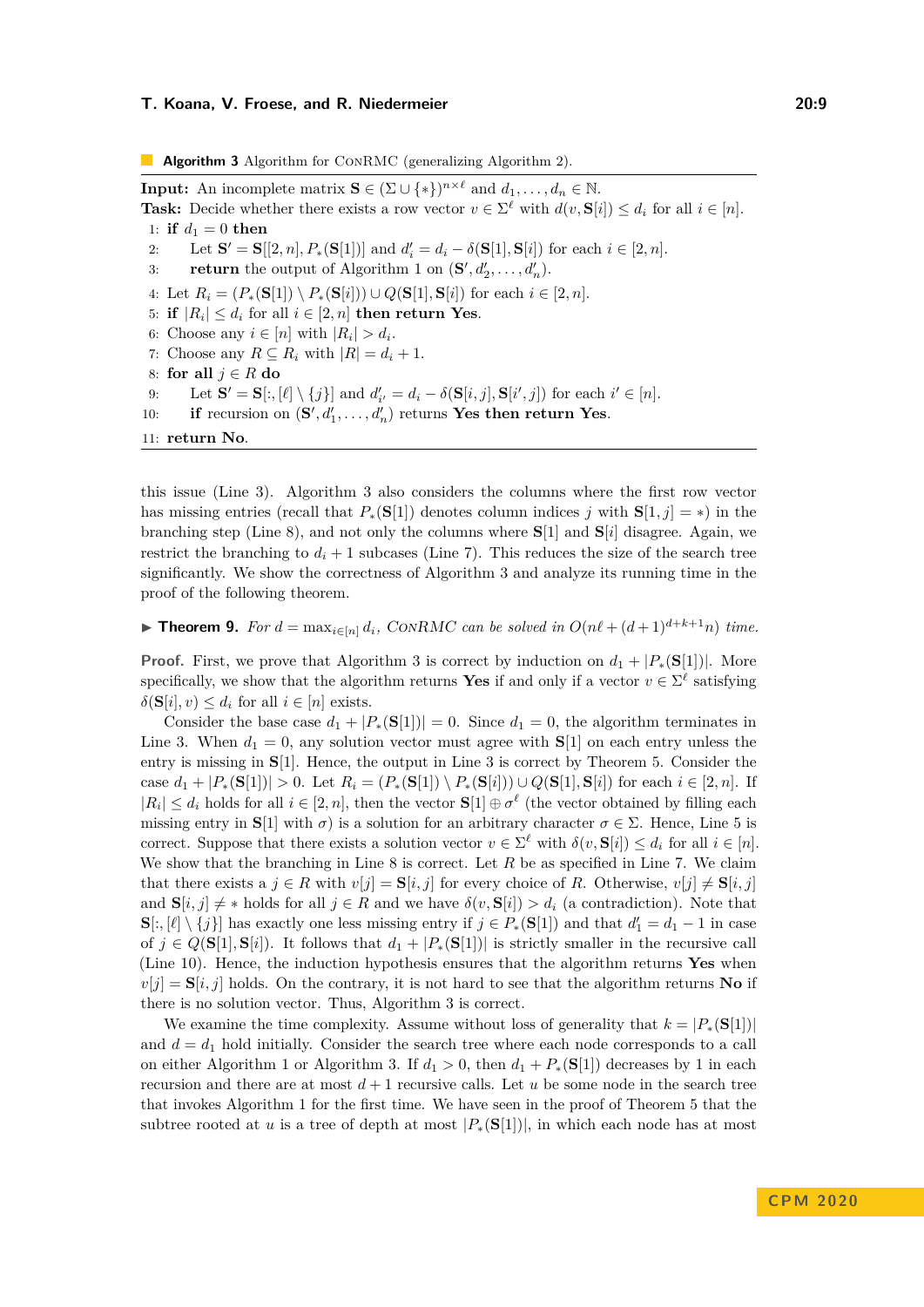<span id="page-9-0"></span>**Algorithm 4** Algorithm for NEIGHBORING STRING by Ma and Sun [\[18\]](#page-13-6).

**Input:** A matrix  $\mathbf{T} \in (\Sigma \cup \{*\})^{n \times \ell}$  and  $d_1, \ldots, d_n \in \mathbb{N}$ . **Task:** Decide whether there exists a row vector  $v \in \Sigma^{\ell}$  with  $d(v, \mathbf{T}[i]) \leq d_i$  for all  $i \in [n]$ . 1: **if**  $\delta(\mathbf{T}[1], \mathbf{T}[i]) \leq d_i$  for all  $i \in [n]$  **then return Yes**. 2: Choose any  $i \in [n]$  such that  $\delta(\mathbf{T}[1], \mathbf{T}[i]) > d_i$ . 3: Let  $Q = Q(\mathbf{T}[1], \mathbf{T}[i]).$ 4: **for all**  $v \in \Sigma^{|Q|}$  such that  $\delta(v, \mathbf{T}[1]) \leq d_1$  and  $\delta(v, \mathbf{T}[i]) \leq d_i$  do 5: Let  $\mathbf{T}' = \mathbf{T}[:, [\ell] \setminus Q]$  and  $d'_1 = \min\{d_1 - \delta(v, \mathbf{T}[1, Q]), [d_1/2] - 1\}.$ 6: Let  $d'_{i'} = d_{i'} - d(v, \mathbf{T}[i', Q])$  for each  $i' \in [2, n]$ . 7: **if** recursion on  $(\mathbf{T}, d'_1, \ldots, d'_n)$  returns **Yes then return Yes**.

```
8: return No.
```
 $d_i - \delta(\mathbf{S}[1], \mathbf{S}[i]) + 1 \leq d + 1$  children. Note also that *u* lies at depth  $d + k - |P_*(\mathbf{S}[1])|$ . Thus, the depth of the search tree is at most  $d + k$  and the search tree has size  $O((d+1)^{d+k})$ . We can assume that  $\ell \leq nd$  by Lemma [8](#page-7-1) and hence each node requires  $O(nd)$  time. This results in the overall running time of  $O(n\ell + (d+1)^{d+k+1}n)$ .

Now, we provide a more efficient fixed-parameter algorithm when the alphabet size is small, based on an algorithm by Ma and Sun [\[18\]](#page-13-6) (see Algorithm [4\)](#page-9-0). Whereas Algorithm [2](#page-7-0) considers each position of (a subset of)  $Q(T[1], T[i])$  one by one, their algorithm considers all vectors on  $Q(T[1], T[i])$  in a single recursion. The following lemma justifies that  $d_1$ can actually be halved in each iteration (the vectors *u* and *w* correspond to  $\mathbf{T}[1]$  and  $\mathbf{T}[i]$ , respectively).

<span id="page-9-1"></span>► Lemma 10. [\[18,](#page-13-6) Lemma 3.1] Let  $u, v, w \in \Sigma^{\ell}$  be row vectors satisfying  $\delta(u, w) > \delta(v, w)$ . *Then, it holds that*  $\delta(u|Q'|, v|Q'|) < \delta(u, v)/2$  *for*  $Q' = [\ell] \setminus Q(u, w)$ .

**Proof.** Assume that  $\delta(u|Q'|, v|Q'|) \geq \delta(u, v)/2$ . We can rewrite the value of  $\delta(u, v) + \delta(v, w)$ as follows:

$$
\delta(u, v) + \delta(v, w) = \delta(u[Q'], v[Q']) + \delta(v[Q'], w[Q']) + \delta(u[Q], v[Q]) + \delta(v[Q], w[Q]),
$$

where *Q* is a shorthand for  $Q = Q(v, w)$ . It follows from the definition of  $Q'$  that  $u[Q'] = w[Q']$ and hence

$$
\delta(u[Q'], v[Q']) = \delta(v[Q'], w[Q']). \tag{1}
$$

We also note that  $\delta(u|Q] + v|Q|) + \delta(v|Q| + w|Q|) > |Q| = \delta(v, w)$  because it must hold that  $u[j] \neq v[j]$  or  $v[j] \neq w[j]$  for each  $j \in Q$ . Now, we obtain the following contradiction:

$$
\delta(u, v) + \delta(v, w) \ge 2\delta(u|Q'|, v|Q'|) + \delta(u, w) > \delta(u, v) + \delta(v, w),
$$

concluding the proof.

Lemma [10](#page-9-1) plays a crucial role in obtaining the running time  $O(n\ell + (16|\Sigma|)^d nd)$  of Ma and Sun [\[18\]](#page-13-6). However, Lemma [10](#page-9-1) may not hold in the presence of missing entries. To work around this issue, let us introduce a new variant of CLOSEST STRING which will be useful to derive a fixed-parameter algorithm for ConRMC (Theorem [12\)](#page-10-0). We will use a special character " $\diamond$ " to denote a "dummy" character.

Neighboring String with Dummies (NSD)

**Input:** A matrix  $\mathbf{T} \in (\Sigma \cup \{ \diamond \})^{n \times \ell}$  and  $d_1, \ldots, d_n \in \mathbb{N}$ . Question: Is there a row vector  $v \in \Sigma^{\ell}$  such that  $\delta(v, \mathbf{T}[i]) \leq d_i$  for each  $i \in [n]$ ?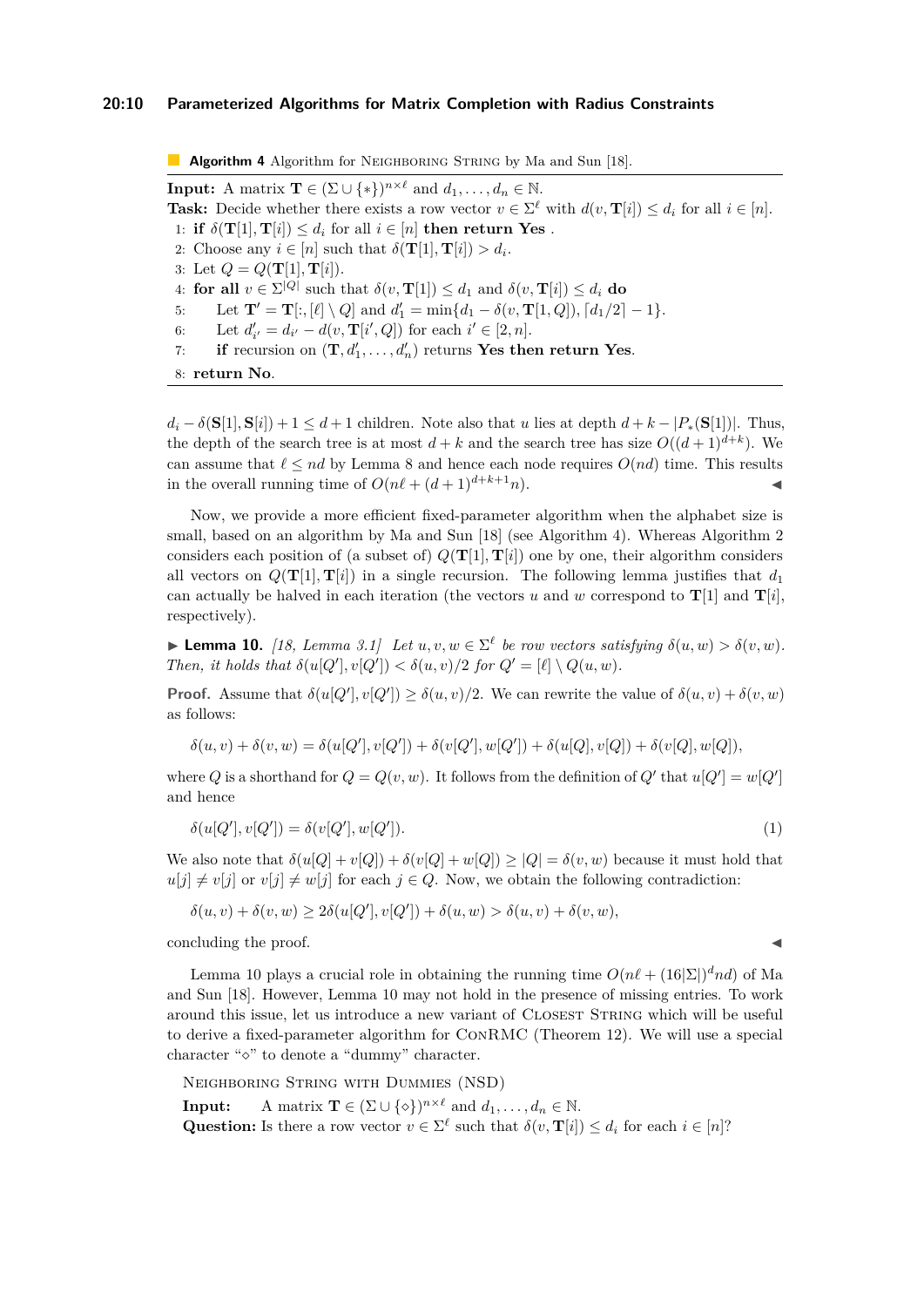Note that the definition of NSD forbids dummy characters in the solution vector *v*. Observe that Lemma [10](#page-9-1) holds even if row vectors *u* and *w* contain dummy characters. We show (based on Lemma [10\)](#page-9-1) that NSD can be solved using the algorithm of Ma and Sun [\[18\]](#page-13-6) as a subroutine.

<span id="page-10-1"></span>**► Lemma 11.** NSD can be solved in  $O(n\ell + |\Sigma|^k \cdot nk + 2^{4d-3k} \cdot |\Sigma|^d \cdot nd)$  time, where  $d := \max_{i \in [n]} d_i$  and k is the minimum number of dummy characters in any row vector of **T**.

**Proof.** With Lemma [10,](#page-9-1) assuming  $d = d_1$  one can prove by induction on  $d_1$  that Algorithm [4](#page-9-0) solves the NSD problem if the first row vector **T**[1] contains no dummy characters by induction on  $d_1$ . Refer to [\[18,](#page-13-6) Theorem 3.2] for details. We describe how we use Algorithm [4](#page-9-0) of Ma and Sun [\[18\]](#page-13-6) to solve NSD. Let  $I = (\mathbf{T}, d_1, \ldots, d_n)$  be an instance of NSD. We assume that  $|P_{\diamond}(\mathbf{T}[1])| = k$ . For each row vector *u* of  $\Sigma^k$ , we invoke Algorithm [4](#page-9-0) with the input matrix **T**<sup> $′$ </sup> = **T**[[ $\ell$ | \  $P_{\circ}$ (**T**[1])] and the distance bounds  $d_1 - k$ ,  $d_2 - \delta(u, \mathbf{T}[2, P_{\circ}(\mathbf{T}[1)]))$ , . . . ,  $d_n$  −  $\delta(u, \mathbf{T}[n, P_{\diamond}(\mathbf{T}[1])])$ . Note that  $\mathbf{T}'[1]$  contains no dummy character and thus the output of Algorithm [4](#page-9-0) is correct. We return **Yes** if and only if Algorithm [4](#page-9-0) returns **Yes** at least once. Let us prove that this solves NSD. If *I* is a **Yes**-instance with solution vector  $v \in \Sigma^{\ell}$ , then it is easy to verify that Algorithm [4](#page-9-0) returns **Yes** when  $u = v[P_0(\mathbf{T}[1])]$ . On the contrary, the distance bounds in the above procedure ensure that *I* is a **Yes**-instance if Algorithm [4](#page-9-0) returns **Yes**.

Now we show that this procedure runs in the claimed time. Ma and Sun [\[18\]](#page-13-6) proved that Algorithm [4](#page-9-0) runs in

$$
O\left(n\ell + \binom{d_{\max} + d_{\min}}{d_{\min}} \cdot (4|\Sigma|)^{d_{\min}} \cdot nd_{\max}\right)
$$

time, where  $d_{\text{max}} = \max_{i \in [n]} d_i$  and  $d_{\text{min}} = \min_{i \in [n]} d_i$ . In fact, they showed that each node in the search tree requires  $O(nd_{\text{max}})$  time by remembering previous distances, as it only concerns  $O(d_{\text{max}})$  columns. In the same spirit, one can compute distances from the first row vector for each NSD-instance under consideration in  $O(nk)$  time, given the corresponding distances in the input matrix. Since we have  $d_{\text{max}} \leq d$  and  $d_{\text{min}} \leq d - k$  for each call of Algorithm [4,](#page-9-0) it remains to show that  $\binom{2d-k}{d} \in O(2^{2d-k})$ . Using Stirling's approximation  $\sqrt{2\pi}n^{n+1/2}e^{-n} \le n! \le en^{n+1/2}e^{-n}$  which holds for all positive integers *n*, we obtain

$$
\binom{2d-k}{d} = \frac{(2d-k)!}{d! \cdot (d-k)!} \le c \cdot \frac{(2d-k)^{2d-k}}{d^d \cdot (d-k)^{d-k}}
$$

for some constant *c*. We claim that the last term is upper-bounded by  $c \cdot 2^{2d-k}$ . We use the fact that the function  $x \mapsto x \log x$  is convex over its domain  $x > 0$  (note that the second derivative is given by  $x \mapsto 1/x$ . Since a convex function  $f: D \to \mathbb{R}$  satisfies  $(f(x) + f(y))/2 \ge f((x+y)/2)$  for any  $x, y \in D$ , we obtain

$$
d \log d + (d-k) \log(d-k) \ge 2\left(\frac{2d-k}{2}\right) \cdot \log\left(\frac{2d-k}{2}\right).
$$

It follows that  $d^d \cdot (d-k)^{d-k} = 2^{d \log d + (d-k) \log(d-k)} \geq 2^{(2d-k) \log(d-k/2)} = (d-k/2)^{2d-k}.$ This shows that  $\binom{2d-k}{d} \in O(2^{2d-k})$ .

Finally, to show our second main result in this section, we provide a polynomial-time reduction from ConRMC to NSD.

<span id="page-10-0"></span>▶ **Theorem 12.** CONRMC can be solved in  $O(n\ell + 2^{4d+k} \cdot |\Sigma|^{d+k} \cdot n(d+k))$  time.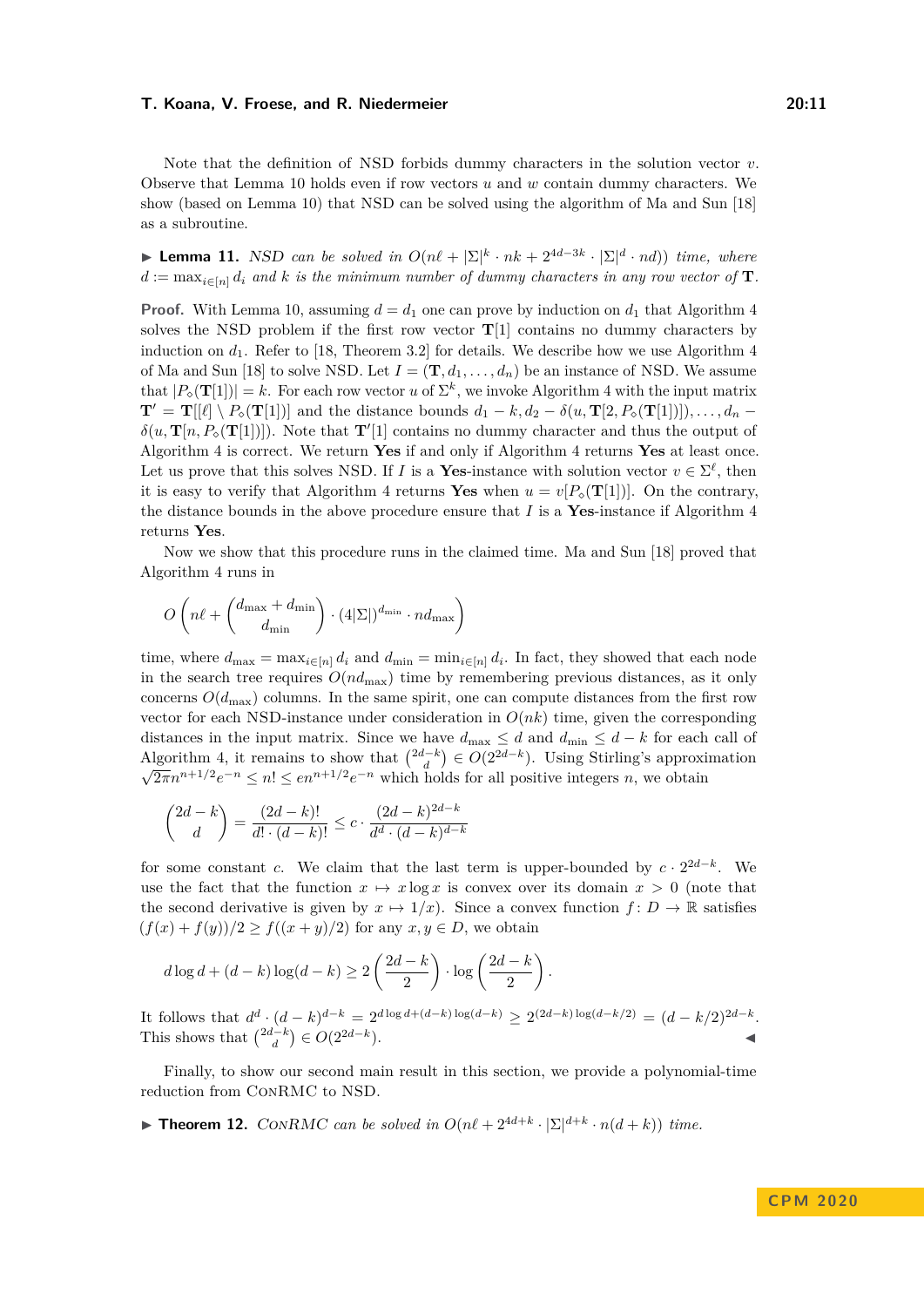#### <span id="page-11-0"></span>**20:12 Parameterized Algorithms for Matrix Completion with Radius Constraints**

| $\mathbf{S} = \left[ \begin{array}{ccc} 0 & 0 & 0 \\ 1 & 1 & * \end{array} \right]$ |         |  | $\mathbf{T} = \left[ \begin{array}{cccc} 0 & 0 & 0 & \diamond & \diamond \\ 1 & 1 & \diamond & \sigma & \diamond \\ \end{array} \right]$ |  |  |                                                                           |  |
|-------------------------------------------------------------------------------------|---------|--|------------------------------------------------------------------------------------------------------------------------------------------|--|--|---------------------------------------------------------------------------|--|
|                                                                                     | $* * 2$ |  |                                                                                                                                          |  |  | $\begin{bmatrix} \diamond & \diamond & 2 & \sigma & \sigma \end{bmatrix}$ |  |

**Figure 2** An illustration of the reduction in Theorem [12.](#page-10-0) Given the matrix **S** with  $k = 2$  (left), our reduction constructs the matrix **T** with *k* additional columns (right). Note that every row vector in **T** contains exactly two dummy characters. The MINRMC instance  $(\mathbf{S}, d = 1)$  is a **Yes**-instance with a solution vector  $v = 100$ . The corresponding NSD-instance  $(\mathbf{T}, d + k = 3)$  is also a **Yes**-instance with a solution vector  $v' = 100\sigma\sigma$ .

**Proof.** Let  $I = (\mathbf{S}, d_1, \ldots, d_n)$  be an instance of CONRMC. We construct an instance  $I' = (\mathbf{T}, d_1 + k, \dots, d_n + k)$  of NSD where  $\mathbf{T} \in (\Sigma \cup {\emptyset})^{n \times (\ell + k)}$  and each row vector of **T** contains exactly *k* dummy characters. Note that such a construction yields an algorithm running in  $O(n(\ell+k)+|\Sigma|^k \cdot nk+2^{4d+k} \cdot |\Sigma|^{d+k} \cdot n(d+k)) = O(n\ell+2^{4d+k} \cdot |\Sigma|^{d+k} \cdot n(d+k))$ time using Lemma [11.](#page-10-1) Let  $\sigma \in \Sigma$  be an arbitrary character. We define the row vector  $\mathbf{T}[i]$ for each  $i \in [n]$  as follows: Let  $\mathbf{T}[i,[\ell]] = \mathbf{S}[i] \oplus \diamond^{\ell}$  (in other words, the row vector  $\mathbf{T}[i,[\ell]]$  is obtained from  $S[i]$  by replacing  $*$  by  $\diamond$ ) for the leading  $\ell$  entries. For the remainder, let

$$
\mathbf{T}[i,\ell+j] = \begin{cases} \sigma & \text{if } j \leq |P_*(\mathbf{S}[i])|, \\ \diamond & \text{otherwise,} \end{cases}
$$

for each  $j \in [k]$  (Figure [2](#page-11-0) shows an illustration). We claim that *I* is a **Yes** instance if and only if  $I'$  is a Yes instance.

 $(\Rightarrow)$  Let  $v \in \Sigma^{\ell}$  be a solution of *I*. We claim that the vector  $v' \in \Sigma^{\ell+k}$  with  $v'[[\ell]] = v$ and  $v[[\ell + 1, \ell + k]] = \sigma^k$  is a solution of *I'*. For each  $i \in [n]$ , we have

$$
\delta(v', \mathbf{T}[i]) = \delta(v'[[\ell]], \mathbf{T}[i, [\ell]]) + \delta(\sigma^k, \mathbf{T}[i, [\ell+1, \ell+k]]).
$$

It is easy to see that the first term is at most  $d_i + |P_*(\mathbf{S}[i])|$  and that the second term equals  $k - |P_*(\mathbf{S}[i])|$ . Thus we have  $\delta(v', \mathbf{T}) \leq d_i + k$ .

 $(\Leftarrow)$  Let  $v' \in \Sigma^{\ell}$  be a solution of *I'*. Since the row vector  $\mathbf{T}[i,[\ell+1,\ell+k]]$  contains  $k - |P_*(\mathbf{S}[i])|$  dummy characters, we have  $\delta(v'[[\ell]], \mathbf{T}[i, [\ell]]) \leq (d_i + k) - (k - |P_*(\mathbf{S}[i])|) =$  $d_i + |P_*(\mathbf{S}[i])|$  for each  $i \in [n]$ . It follows that  $\delta(v'[[\ell]], \mathbf{S}[i]) \leq d_i$  holds for each  $i \in [n]$ .

Note that the algorithm of Theorem [12](#page-10-0) is faster than the algorithm of Theorem [9](#page-8-0) for  $|\Sigma|$  <  $d/16$  and faster than the  $O<sup>*</sup>(|\Sigma|<sup>k</sup> \cdot d<sup>d</sup>)$ -time algorithm by Hermelin and Rozenberg [\[12\]](#page-12-3) for  $|\Sigma| < d/2^{4+d/k}$ .

# **6 Conclusion**

We studied problems appearing both in stringology and in the context of matrix completion. The goal in both settings is to find a consensus string (matrix row) that is close to all given input strings (rows). The special feature here now is the existence of wildcard letters (missing entries) appearing in the strings (rows). Thus, these problems naturally generalize the well-studied Closest String and related string problems. Although with applications in the context of data mining, machine learning, and computational biology at least as well motivated as Closest String, so far there is comparatively little work on these "wildcard problems". This work is also meant to initiate further research in this direction.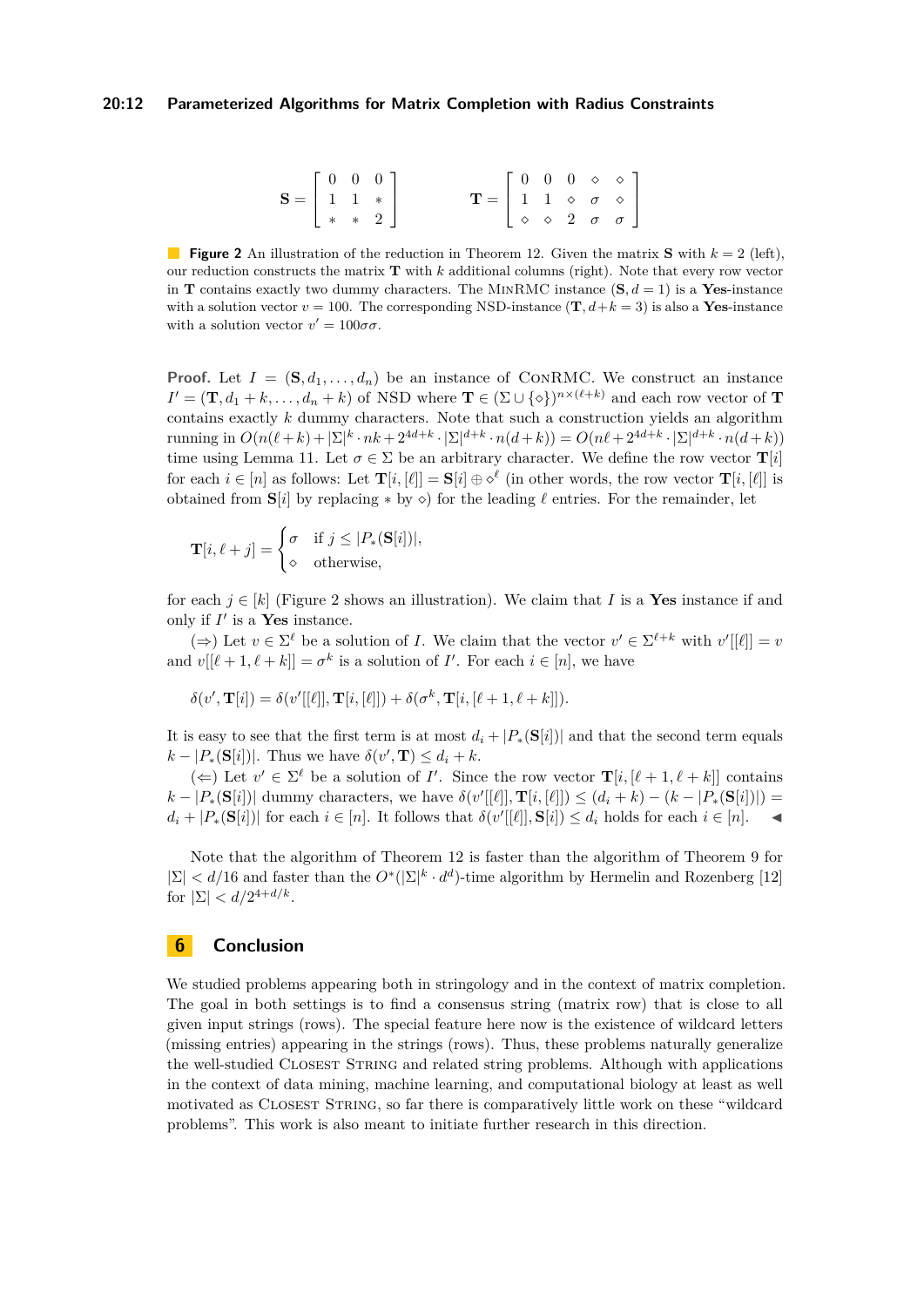We conclude with a list of challenges for future research:

- $\blacksquare$  Can the running time of Theorem [12](#page-10-0) be improved? Since Ma and Sun [\[18\]](#page-13-6) proved that CLOSEST STRING can be solved in  $O((16|\Sigma|)^d \cdot n\ell)$  time, a plethora of efforts have been made to reduce the base in the exponential dependence in the running time [\[6,](#page-12-8) [19,](#page-13-7) [4,](#page-12-9) [5,](#page-12-10) [22\]](#page-13-8). A natural question is whether these results can be translated to MinRMC and ConRMC as well.
- Another direction would be to consider the generalization of MinRMC with *outliers*. The task is to determine whether there is a set  $I \subseteq [n]$  of row indices and a vector  $v \in \Sigma^{\ell}$ such that  $|I| \leq t$  and  $\delta(v, \mathbf{S}[[n] \setminus I]) \leq d$ . For complete input matrices, this problem is known as CLOSEST STRING WITH OUTLIERS and fixed-parameter tractability with respect to  $d + t$  is known [\[2\]](#page-12-11). Hence, it is interesting to study whether the outlier variant of MINRMC (or CONRMC) is fixed-parameter tractable with respect to  $d + k + t$ .
- Finally, let us mention a maximization variant MaxRMC where the goal is to have a radius at least *d*. The case of complete input matrices is referred to as FARTHEST STRING [\[21\]](#page-13-9) and fixed-tractability with respect to  $|\Sigma| + d$  is known [\[10,](#page-12-12) [21\]](#page-13-9). Is MAXRMC also fixed-parameter tractable with respect to  $|\Sigma| + d$ ?

#### **References**

- <span id="page-12-6"></span>**1** Amihood Amir, Jessica Ficler, Liam Roditty, and Oren Sar Shalom. On the efficiency of the Hamming c-centerstring problems. In *25th Symposium on Combinatorial Pattern Matching (CPM '14)*, pages 1–10. Springer, 2014.
- <span id="page-12-11"></span>**2** Christina Boucher and Bin Ma. Closest string with outliers. *BMC Bioinformatics*, 12(S-1):S55, 2011.
- <span id="page-12-2"></span>**3** Laurent Bulteau, Falk Hüffner, Christian Komusiewicz, and Rolf Niedermeier. Multivariate algorithmics for NP-hard string problems. *Bulletin of the EATCS*, 114, 2014.
- <span id="page-12-9"></span>**4** Zhi-Zhong Chen, Bin Ma, and Lusheng Wang. A three-string approach to the closest string problem. *Journal of Computer and System Sciences*, 78(1):164–178, 2012.
- <span id="page-12-10"></span>**5** Zhi-Zhong Chen, Bin Ma, and Lusheng Wang. Randomized fixed-parameter algorithms for the closest string problem. *Algorithmica*, 74(1):466–484, 2016.
- <span id="page-12-8"></span>**6** Zhi-Zhong Chen and Lusheng Wang. Fast exact algorithms for the closest string and substring problems with application to the planted  $(\ell, d)$ -motif model. *IEEE/ACM Transactions Computational Biology and Bioinformatics*, 8(5):1400–1410, 2011.
- <span id="page-12-0"></span>**7** Eduard Eiben, Robert Ganian, Iyad Kanj, Sebastian Ordyniak, and Stefan Szeider. On clustering incomplete data. *CoRR*, abs/1911.01465, 2019. URL: [http://arxiv.org/abs/1911.](http://arxiv.org/abs/1911.01465) [01465](http://arxiv.org/abs/1911.01465).
- <span id="page-12-4"></span>**8** Moti Frances and Ami Litman. On covering problems of codes. *Theory of Computing Systems*, 30(2):113–119, 1997.
- <span id="page-12-1"></span>**9** Robert Ganian, Iyad A. Kanj, Sebastian Ordyniak, and Stefan Szeider. Parameterized algorithms for the matrix completion problem. In *35th International Conference on Machine Learning (ICML '18)*, volume 80 of *Proceedings of Machine Learning Research*, pages 1642–1651. PMLR, 2018.
- <span id="page-12-12"></span>**10** Jens Gramm, Jiong Guo, and Rolf Niedermeier. Parameterized intractability of distinguishing substring selection. *Theory of Computing Systems*, 39(4):545–560, 2006.
- <span id="page-12-7"></span>**11** Jens Gramm, Rolf Niedermeier, and Peter Rossmanith. Fixed-parameter algorithms for closest string and related problems. *Algorithmica*, 37(1):25–42, 2003.
- <span id="page-12-3"></span>**12** Danny Hermelin and Liat Rozenberg. Parameterized complexity analysis for the closest string with wildcards problem. *Theoretical Computer Science*, 600:11–18, 2015. Preliminary version appeared at *CPM '14*.
- <span id="page-12-5"></span>**13** Dušan Knop, Martin Koutecký, and Matthias Mnich. Combinatorial *n*-fold integer programming and applications. *Mathematical Programming*, 2019.